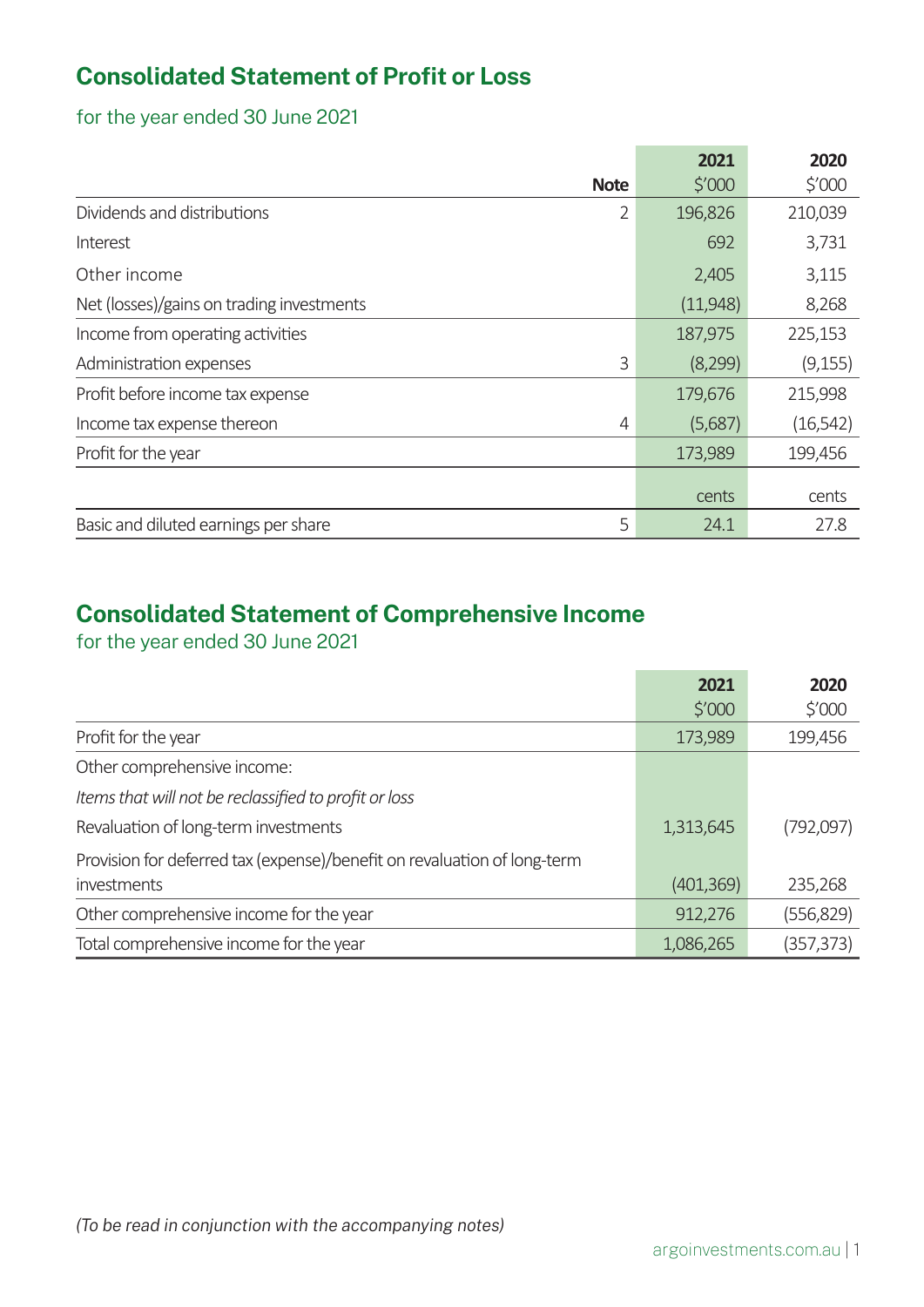# **Consolidated Statement of Financial Position**

at 30 June 2021

|                                        | 2021      | 2020      |
|----------------------------------------|-----------|-----------|
| <b>Note</b>                            | \$′000    | \$'000    |
| <b>Current Assets</b>                  |           |           |
| Cash and cash equivalents<br>6         | 179,297   | 168,728   |
| Receivables<br>7                       | 26,710    | 17,063    |
| Investments<br>8                       | 10,088    | 2,500     |
| Other financial cash assets<br>9       |           | 10,000    |
| Current tax assets                     |           | 14,534    |
| <b>Total Current Assets</b>            | 216,095   | 212,825   |
| <b>Non-Current Assets</b>              |           |           |
| Investments<br>8                       | 6,389,776 | 5,068,924 |
| Property, plant and equipment<br>10    | 1,380     | 1,789     |
| <b>Total Non-Current Assets</b>        | 6,391,156 | 5,070,713 |
| <b>Total Assets</b>                    | 6,607,251 | 5,283,538 |
| <b>Current Liabilities</b>             |           |           |
| Payables<br>11                         | 1,385     | 1,149     |
| Derivative financial instruments<br>12 | 9,094     | 10,645    |
| Current tax liabilities                | 34,563    |           |
| Provisions<br>13                       | 848       | 773       |
| <b>Total Current Liabilities</b>       | 45,890    | 12,567    |
| <b>Non-Current Liabilities</b>         |           |           |
| Payables<br>11                         | 748       | 1,055     |
| Deferred tax liabilities<br>14         | 916,024   | 547,538   |
| 13<br>Provisions                       | 176       | 139       |
| <b>Total Non-Current Liabilities</b>   | 916,948   | 548,732   |
| <b>Total Liabilities</b>               | 962,838   | 561,299   |
| <b>Net Assets</b>                      | 5,644,413 | 4,722,239 |
| <b>Shareholders' Equity</b>            |           |           |
| Contributed equity<br>15               | 2,921,659 | 2,883,783 |
| 16<br>Reserves                         | 2,255,287 | 1,342,956 |
| Retained profits<br>17                 | 467,467   | 495,500   |
| Total Shareholders' Equity             | 5,644,413 | 4,722,239 |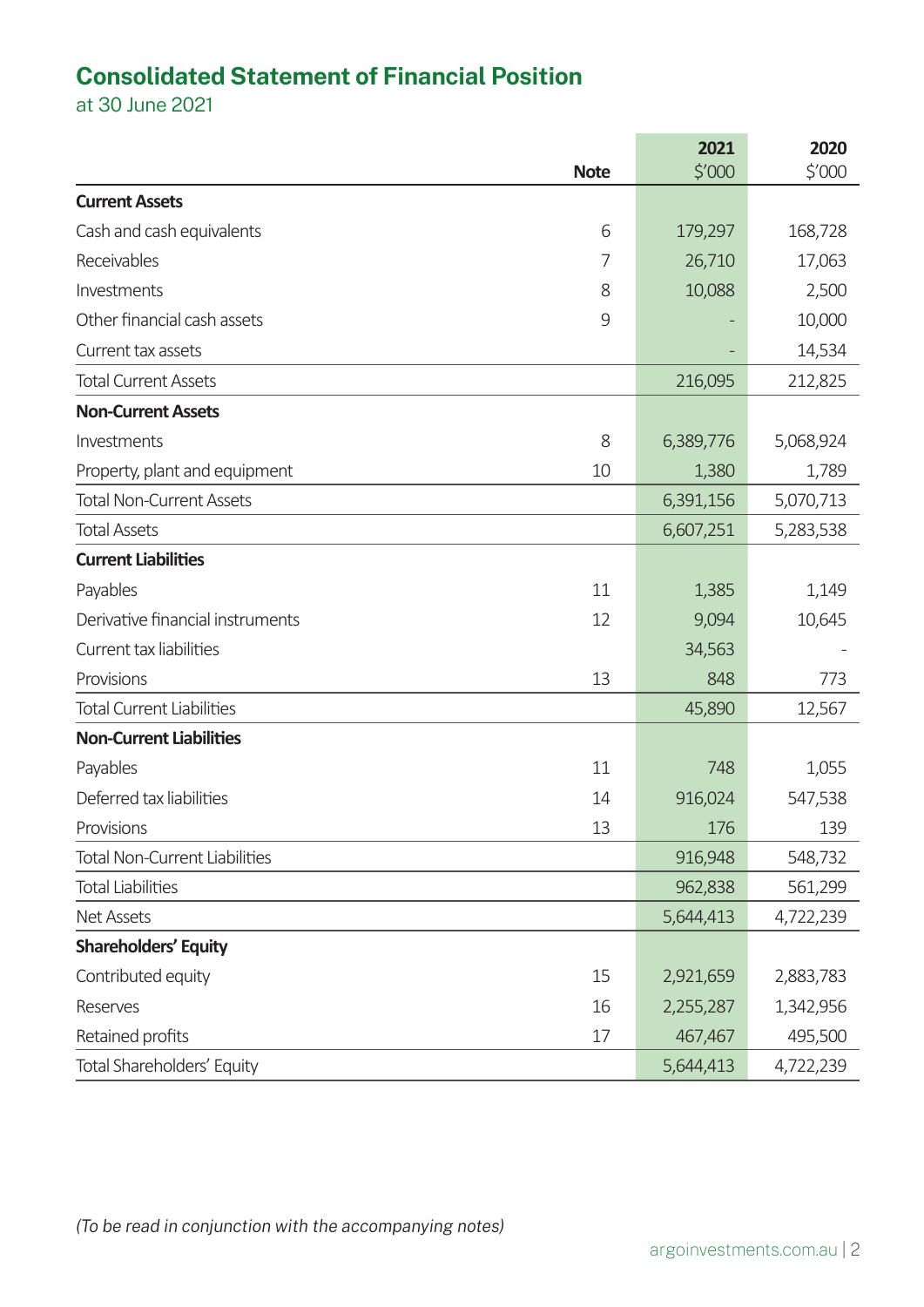# **Consolidated Statement of Changes in Equity**

for the year ended 30 June 2021

|                                         | <b>Contributed</b> |                   | <b>Retained</b>   |              |
|-----------------------------------------|--------------------|-------------------|-------------------|--------------|
|                                         | <b>Equity</b>      | <b>Reserves</b>   | <b>Profits</b>    | <b>Total</b> |
|                                         | $$^{\prime}000$    | $\frac{5'000}{5}$ | $\frac{5'000}{5}$ | \$′000       |
|                                         | (Note 15)          | (Note 16)         | (Note 17)         |              |
| Balance as at 1 July 2020               | 2,883,783          | 1,342,956         | 495,500           | 4,722,239    |
| Profit for the year                     |                    |                   | 173,989           | 173,989      |
| Other comprehensive income              |                    | 912,276           |                   | 912,276      |
| Total comprehensive income for the year |                    | 912,276           | 173,989           | 1,086,265    |
| Transactions with shareholders:         |                    |                   |                   |              |
| Dividend Reinvestment Plan              | 37,976             |                   |                   | 37,976       |
| Cost of share issues net of tax         | (100)              |                   |                   | (100)        |
| Executive performance rights reserve    |                    | 55                |                   | 55           |
| Dividends paid                          |                    |                   | (202, 022)        | (202, 022)   |
| Total transactions with shareholders    | 37,876             | 55                | (202, 022)        | (164,091)    |
| Balance as at 30 June 2021              | 2,921,659          | 2,255,287         | 467,467           | 5,644,413    |

# for the year ended 30 June 2020

| Balance as at 1 July 2019               | 2,838,980 | 1,928,508  | 503,831    | 5,271,319  |
|-----------------------------------------|-----------|------------|------------|------------|
| Profit for the year                     |           |            | 199,456    | 199,456    |
| Other comprehensive income              |           | (556, 829) |            | (556, 829) |
| Total comprehensive income for the year |           | (556, 829) | 199,456    | (357, 373) |
| Transactions with shareholders:         |           |            |            |            |
| Dividend Reinvestment Plan              | 44,902    |            |            | 44,902     |
| Cost of share issues net of tax         | (99)      |            |            | (99)       |
| Executive performance rights reserve    |           | (126)      |            | (126)      |
| Dividends paid                          |           | (28, 597)  | (207, 787) | (236, 384) |
| Total transactions with shareholders    | 44,803    | (28, 723)  | (207, 787) | (191, 707) |
| Balance as at 30 June 2020              | 2,883,783 | 1,342,956  | 495,500    | 4,722,239  |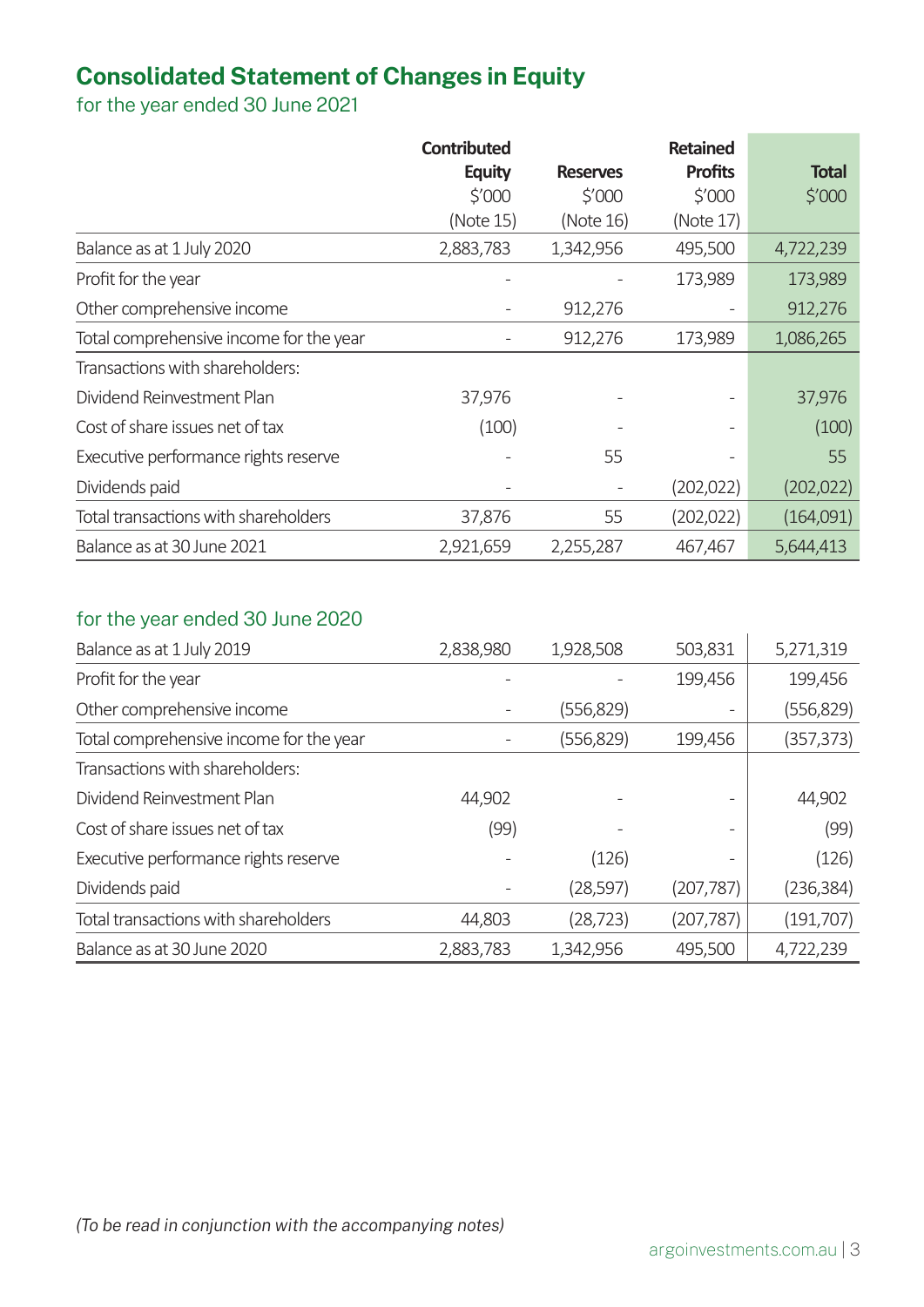# **Consolidated Statement of Cash Flows**

for the year ended 30 June 2021

|                                                    | 2021       | 2020       |
|----------------------------------------------------|------------|------------|
| <b>Note</b>                                        | \$'000     | \$'000     |
| Cash flows from operating activities               |            |            |
| Dividends and distributions received               | 163,322    | 226,808    |
| Interest received                                  | 730        | 3,552      |
| Other receipts                                     | 2,365      | 3,151      |
| Proceeds from trading investments                  | 11,870     | 27,952     |
| Payments for trading investments                   | (31, 133)  | (9,110)    |
| Other payments                                     | (7,490)    | (8,887)    |
| Income tax refund/(paid)                           | 10,571     | (30, 815)  |
| Net operating cash inflows                         | 150,235    | 212,651    |
| Cash flows from investing activities               |            |            |
| Proceeds from sale of long-term investments        | 362,480    | 160,787    |
| Payments for long-term investments                 | (347, 640) | (221, 739) |
| Proceeds from other financial cash assets          | 40,000     | 75,000     |
| Payments for other financial cash assets           | (30,000)   | (85,000)   |
| Executive share scheme repayments                  | 19         | 22         |
| Payments for fixed assets                          | (13)       | (67)       |
| Net investing cash inflows/(outflows)              | 24,846     | (70, 997)  |
| <b>Cash flows from financing activities</b>        |            |            |
| Payments for lease liabilities                     | (323)      | (309)      |
| Cost of share issues                               | (143)      | (141)      |
| Dividends paid - net of Dividend Reinvestment Plan | (164, 046) | (191, 482) |
| Net financing cash outflows                        | (164, 512) | (191, 932) |
| Net increase/(decrease) in cash held               | 10,569     | (50, 278)  |
| Cash at the beginning of the year                  | 168,728    | 219,006    |
| Cash at the end of the year<br>6                   | 179,297    | 168,728    |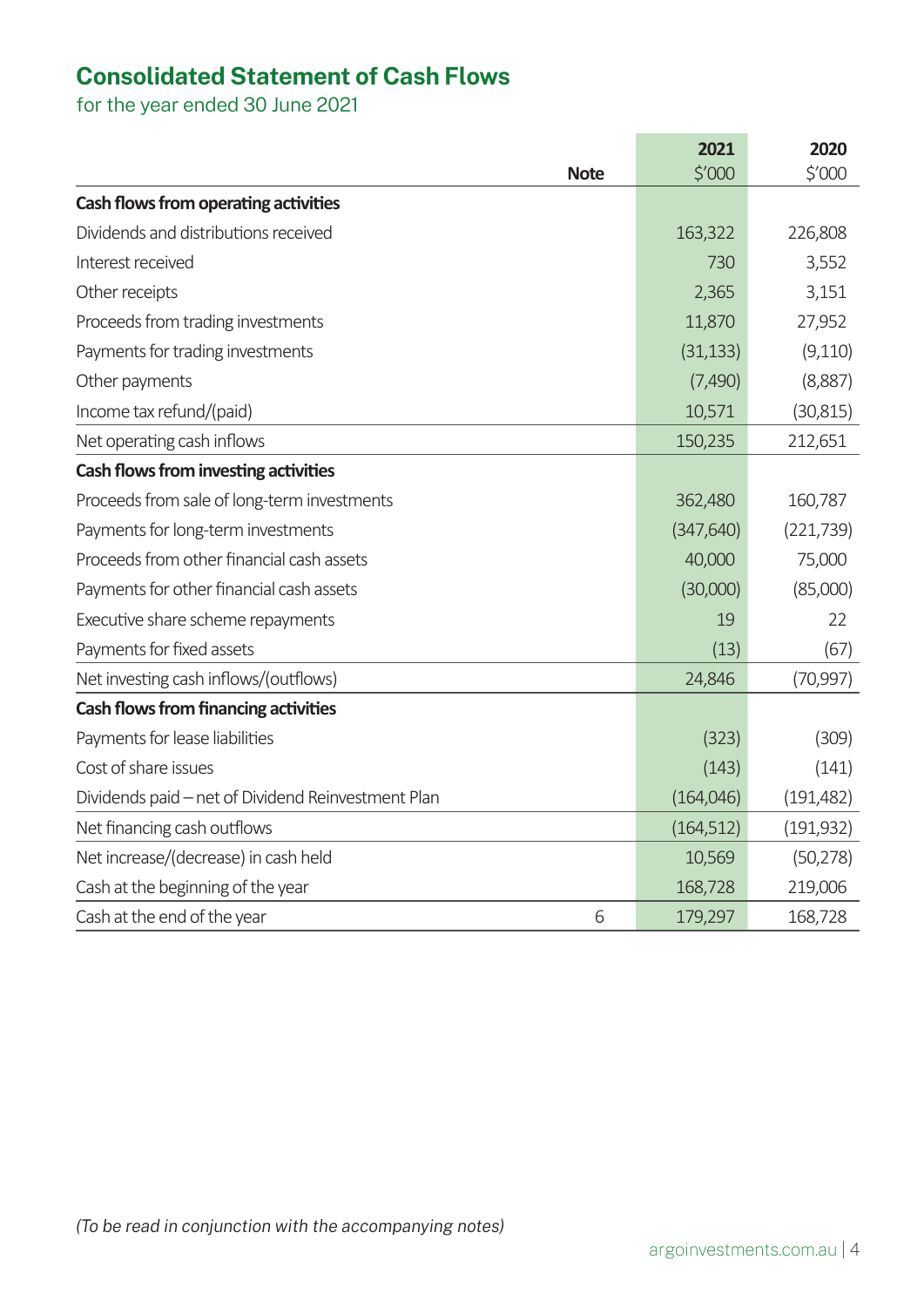# **Notes to the Financial Statements**

for the year ended 30 June 2021

# **1. Basis of preparation**

The preliminary consolidated financial statements have been prepared in accordance with the measurement and recognition requirements of Australian Accounting Standards, Interpretations issued by the Australian Accounting Standards Board and the *Corporations Act 2001*. Compliance with Australian Accounting Standards ensures that the preliminary consolidated financial statements and notes comply with the measurement and recognition requirements of International Financial Reporting Standards (IFRS).

The accounting policies adopted are consistent with those of the previous financial year.

The preliminary consolidated financial statements incorporate the assets and liabilities of the Company's wholly owned subsidiary Argo Service Company Pty Ltd as at 30 June 2021, and its results for the year then ended. Intercompany transactions and balances between Argo Investments Limited and Argo Service Company Pty Ltd are eliminated on consolidation.

# **2. Dividends and distributions**

|                                                   | 2021              | 2020    |
|---------------------------------------------------|-------------------|---------|
|                                                   | $\frac{5'000}{2}$ | \$'000  |
| Received/receivable from:                         |                   |         |
| Long-term investments held at the end of the year | 189,177           | 207,847 |
| Long-term investments sold during the year        | 7,649             | 1,833   |
| Trading investments sold during the year          | $\qquad \qquad -$ | 359     |
|                                                   | 196,826           | 210,039 |

# **3. Administration expenses**

|                     | 2021   | 2020            |
|---------------------|--------|-----------------|
|                     | \$'000 | $$^{\prime}000$ |
| Employment benefits | 5,076  | 5,890           |
| Depreciation        | 422    | 414             |
| Other               | 2,801  | 2,851           |
|                     | 8,299  | 9,155           |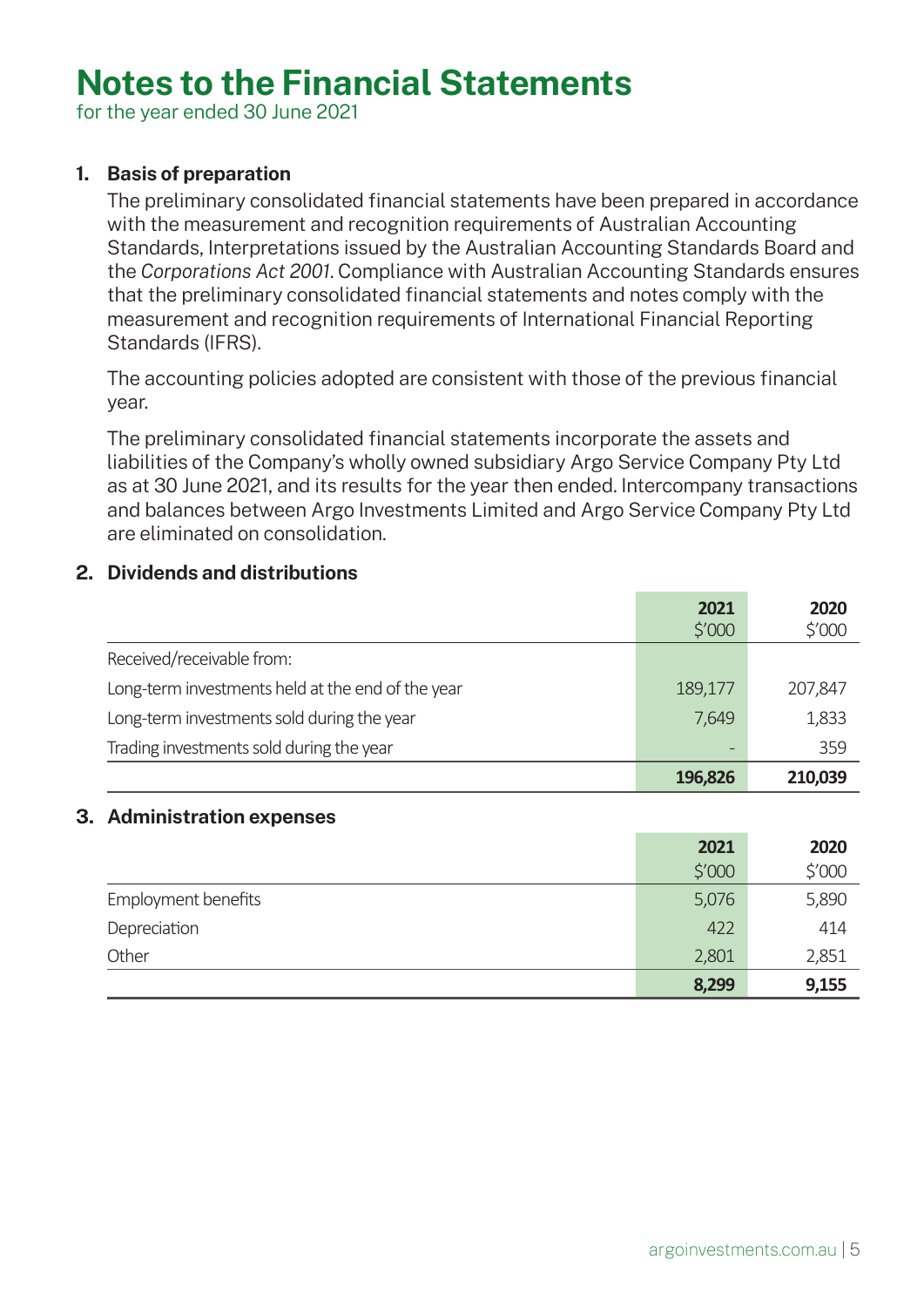# **4. Income tax expense**

|     |                                                                                            | 2021      | 2020       |
|-----|--------------------------------------------------------------------------------------------|-----------|------------|
|     |                                                                                            | \$′000    | \$'000     |
| (a) | Reconciliation of income tax expense to prima facie<br>tax payable:                        |           |            |
|     | Profit before income tax expense                                                           | 179,676   | 215,998    |
|     | Prima facie tax expense calculated at 30% (2020: 30%)                                      | 53,903    | 64,799     |
|     | Tax effect of amounts which are not deductible (taxable)<br>in calculating taxable income: |           |            |
|     | Tax offset for franked dividends                                                           | (37, 710) | (50, 449)  |
|     | Non-taxable distributions                                                                  | (5, 734)  |            |
|     | Other                                                                                      | (4,800)   | 2,373      |
|     | Under/(over) provision in previous year                                                    | 28        | (181)      |
|     | Income tax expense                                                                         | 5,687     | 16,542     |
| (b) | Income tax expense composition:                                                            |           |            |
|     | Charge for tax payable relating to current year                                            | 5,143     | 18,316     |
|     | Increase/(decrease) in deferred tax liabilities                                            | 516       | (1,593)    |
|     | Under/(over) provision in previous year                                                    | 28        | (181)      |
|     |                                                                                            | 5,687     | 16,542     |
| (c) | Amounts recognised directly in other comprehensive income:                                 |           |            |
|     | Increase/(decrease) in deferred tax liabilities                                            | 401,369   | (235, 268) |

# **5. Earnings per share**

|                                                                                                      | 2021<br>number<br>'000 | 2020<br>number<br>'000 |
|------------------------------------------------------------------------------------------------------|------------------------|------------------------|
| Weighted average number of ordinary shares on issue used in the<br>calculation of earnings per share | 722,897                | 717,978                |
|                                                                                                      | \$′000                 | \$′000                 |
| Profit for the year                                                                                  | 173,989                | 199,456                |
|                                                                                                      | cents                  | cents                  |
| Basic and diluted earnings per share                                                                 | 24.1                   | 27.8                   |

÷

٠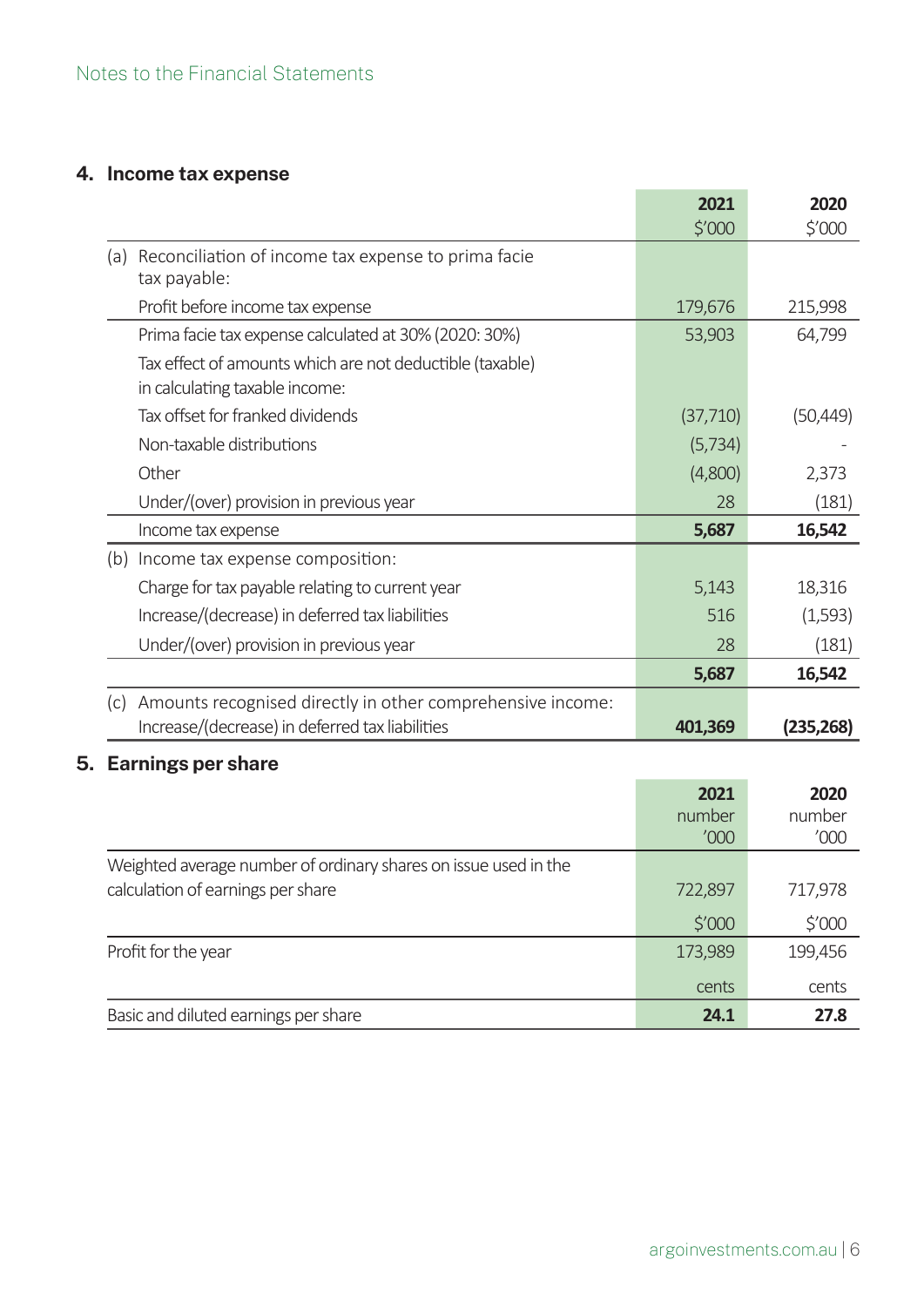# **6. Cash and cash equivalents**

Cash and cash equivalents includes cash on deposit with banks (floating interest rates between 0.01% and 0.25% at 30 June 2021; 2020: between 0.25% and 0.50%), fixed term deposits with banks (2021: nil at 30 June 2021; 2020: fixed interest rates to maturity between 0.74% and 0.89%), maturing within three months from date of deposit, and cash management trusts.

|                                          | 2021            | 2020    |
|------------------------------------------|-----------------|---------|
|                                          | \$′000          | \$′000  |
| Bank deposits and cash management trusts | 179,297         | 168,728 |
| 7.<br><b>Receivables</b>                 |                 |         |
|                                          | 2021            | 2020    |
|                                          | $$^{\prime}000$ | \$′000  |
| <b>Current</b>                           |                 |         |
| Dividends and distributions receivable   | 26,195          | 14,414  |
| Interest receivable                      | $\overline{4}$  | 42      |
| Outstanding settlements                  |                 | 2,148   |
| Other                                    | 511             | 459     |
|                                          | 26,710          | 17,063  |

Receivables are non-interest bearing and unsecured. Outstanding settlements include amounts due from brokers for settlement of security sales and are settled within two business days of the transaction date. None of the receivables are past due or impaired.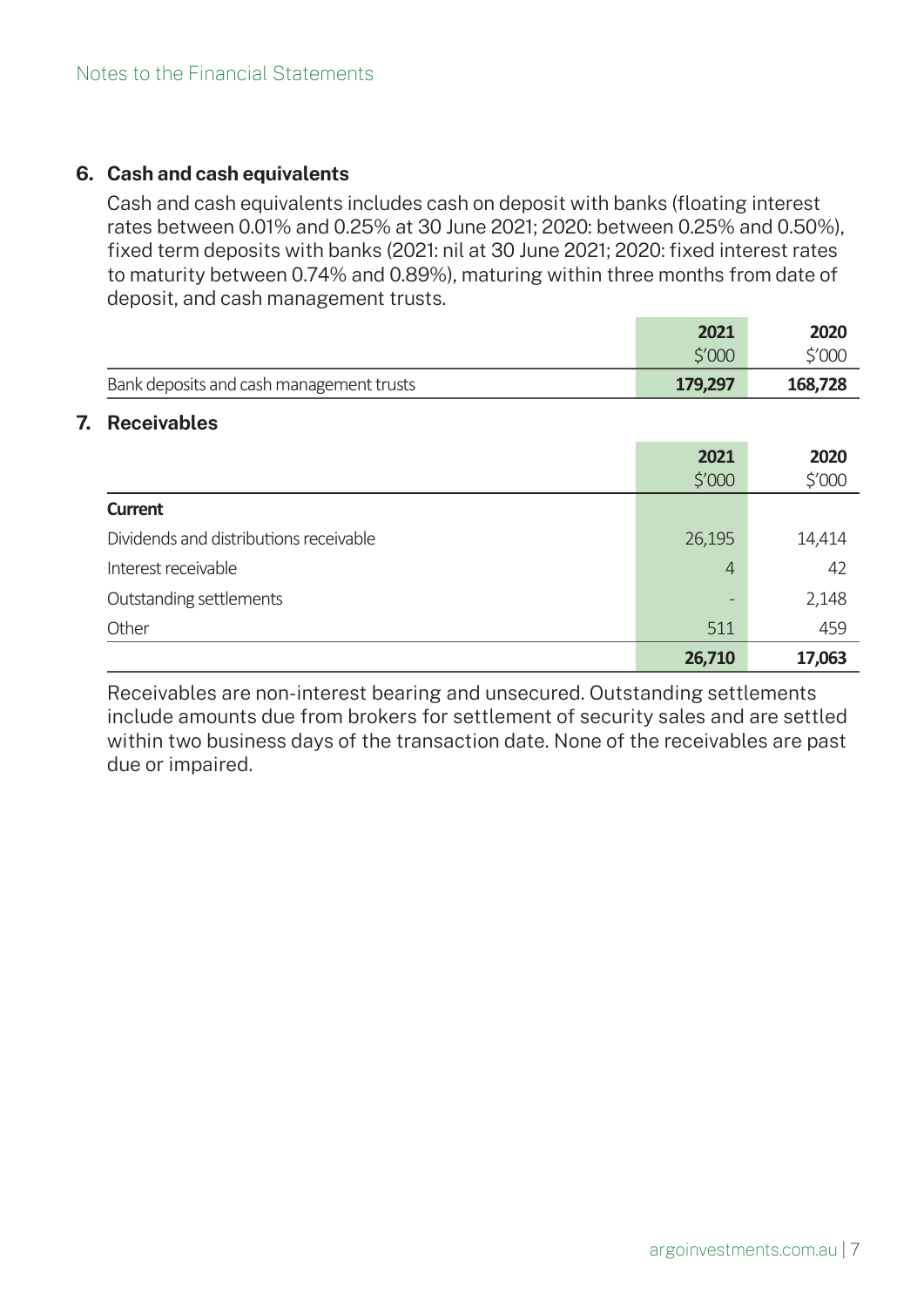# **8. Investments**

|                                                  | 2021             | 2020      |
|--------------------------------------------------|------------------|-----------|
|                                                  | $\frac{1}{2}000$ | \$′000    |
| <b>Current</b>                                   |                  |           |
| Listed securities at fair value <sup>(1)</sup>   | 10,088           | 2,500     |
| <b>Non-Current</b>                               |                  |           |
| Listed securities at fair value <sup>(1)</sup>   | 6,384,904        | 5,066,712 |
| Unlisted securities at fair value <sup>(2)</sup> | 4,872            | 2,212     |
|                                                  | 6,389,776        | 5,068,924 |

The fair value of investments is based on the fair value measurement hierarchy disclosed in Note 29.

- (1) The fair value of listed securities is established from the quoted prices (unadjusted) in the active market of the ASX for identical assets in accordance with Level 1 of the fair value measurement hierarchy.
- (2) The fair value of unlisted securities is not based on observable market data in accordance with Level 3 of the fair value measurement hierarchy. The Directors have made valuation judgements to determine the fair value of these securities based on inputs which include the cost and the net tangible asset values provided by the responsible entities of the securities.

Reconciliation of changes in unlisted securities valued in accordance with Level 3 of the fair value measurement hierarchy:

|                                                          | 2021   | 2020    |
|----------------------------------------------------------|--------|---------|
|                                                          | \$′000 | \$′000  |
| Carrying amount at beginning of year                     | 2,212  | 4,744   |
| Additions                                                | 2,666  | 1,201   |
| Disposal                                                 |        | (3,514) |
| Fair value loss recognised in other comprehensive income | (6)    | (219)   |
| Carrying amount at end of year                           | 4,872  | 2,212   |

The fair value of each non-current security (long-term investment) is disclosed in Note 30.

There were 750 investment transactions during the financial vear. The total brokerage paid on these transactions was \$2.8 million.

# **9.** Other financial cash assets

|                    | 2021                     | 2020   |
|--------------------|--------------------------|--------|
|                    | \$'000                   | \$'000 |
| Bank term deposits | $\overline{\phantom{0}}$ | 10,000 |

Other financial cash assets are fixed term deposits with banks (2020: fixed interest rate to maturity of 0.85%) maturing from three to six months from date of deposit.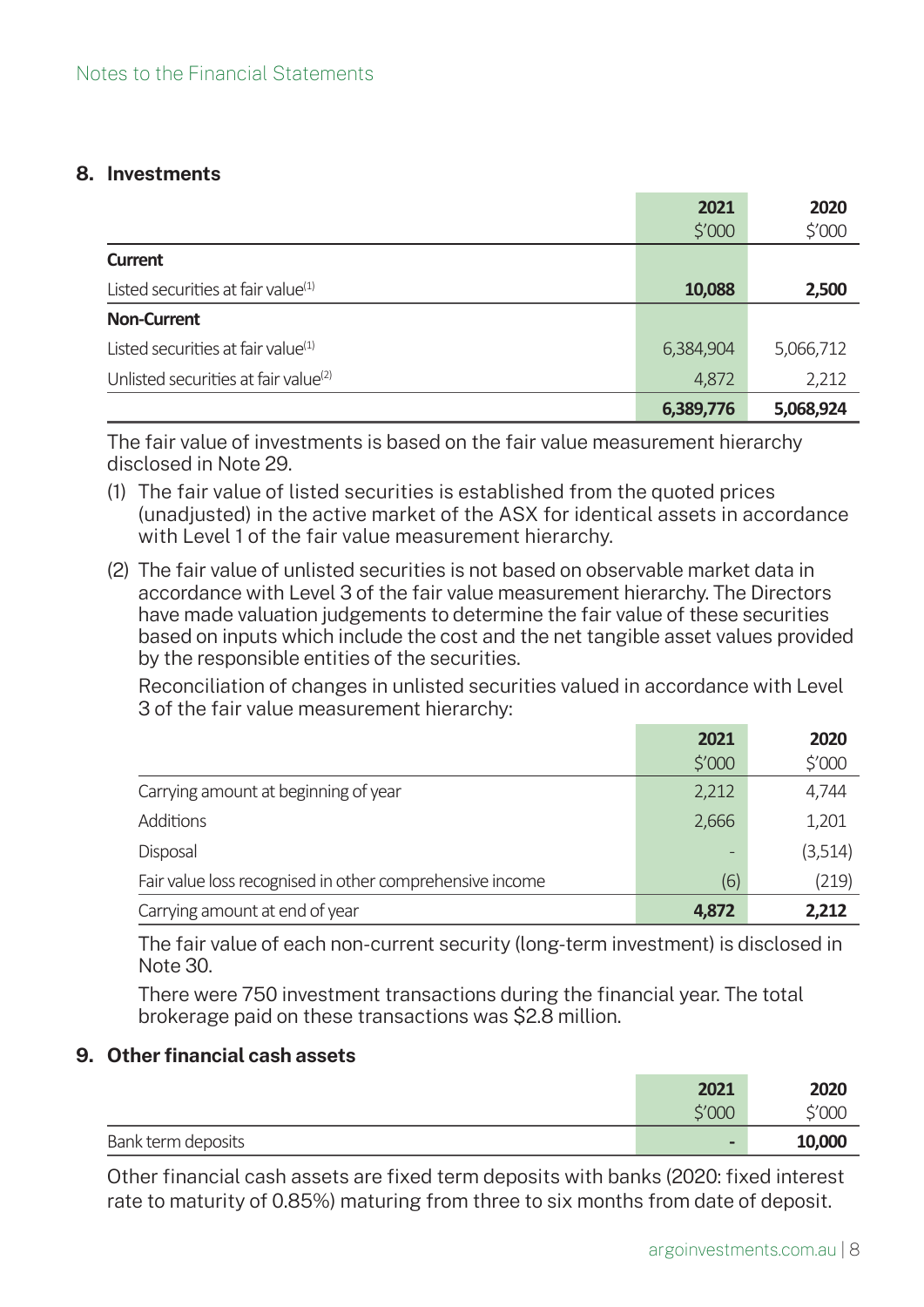# Notes to the Financial Statements

#### **10. Property, plant and equipment**

|                                      | 2021<br>\$′000 | 2020<br>$\frac{5'000}{5}$ |
|--------------------------------------|----------------|---------------------------|
| Plant and equipment at cost          | 1,548          | 1,535                     |
| Accumulated depreciation             | (1, 148)       | (1,035)                   |
|                                      | 400            | 500                       |
|                                      |                |                           |
| Property right of use assets         | 1,599          | 1,599                     |
| Accumulated depreciation             | (619)          | (310)                     |
|                                      | 980            | 1,289                     |
|                                      | 1,380          | 1,789                     |
| <b>Movements</b>                     |                |                           |
| Carrying amount at beginning of year | 1,789          | 537                       |
| Additions:                           |                |                           |
| - plant and equipment at cost        | 13             | 67                        |
| - property right of use assets       |                | 1,599                     |
| Depreciation                         | (422)          | (414)                     |
| Carrying amount at end of year       | 1,380          | 1,789                     |

The Company's operating leases are recognised as a property right of use assets and a corresponding liability.

Assets and liabilities arising from a lease are initially measured on a present value basis using a incremental borrowing rate of 3%. The right of use assets are depreciated over the life of the lease on a straight line basis.

Lease liabilities are disclosed in Note 11.

# **11. Payables**

|                    | 2021<br>\$′000 | 2020<br>\$′000 |
|--------------------|----------------|----------------|
| <b>Current</b>     |                |                |
| Lease liabilities  | 307            | 283            |
| Other              | 1,078          | 866            |
|                    | 1,385          | 1,149          |
| <b>Non-Current</b> |                |                |
| Lease liabilities  | 748            | 1,055          |

Payables are non-interest bearing and unsecured. Lease liabilities have been determined based on the present value of the lease payments and are accounted for over the period of the lease.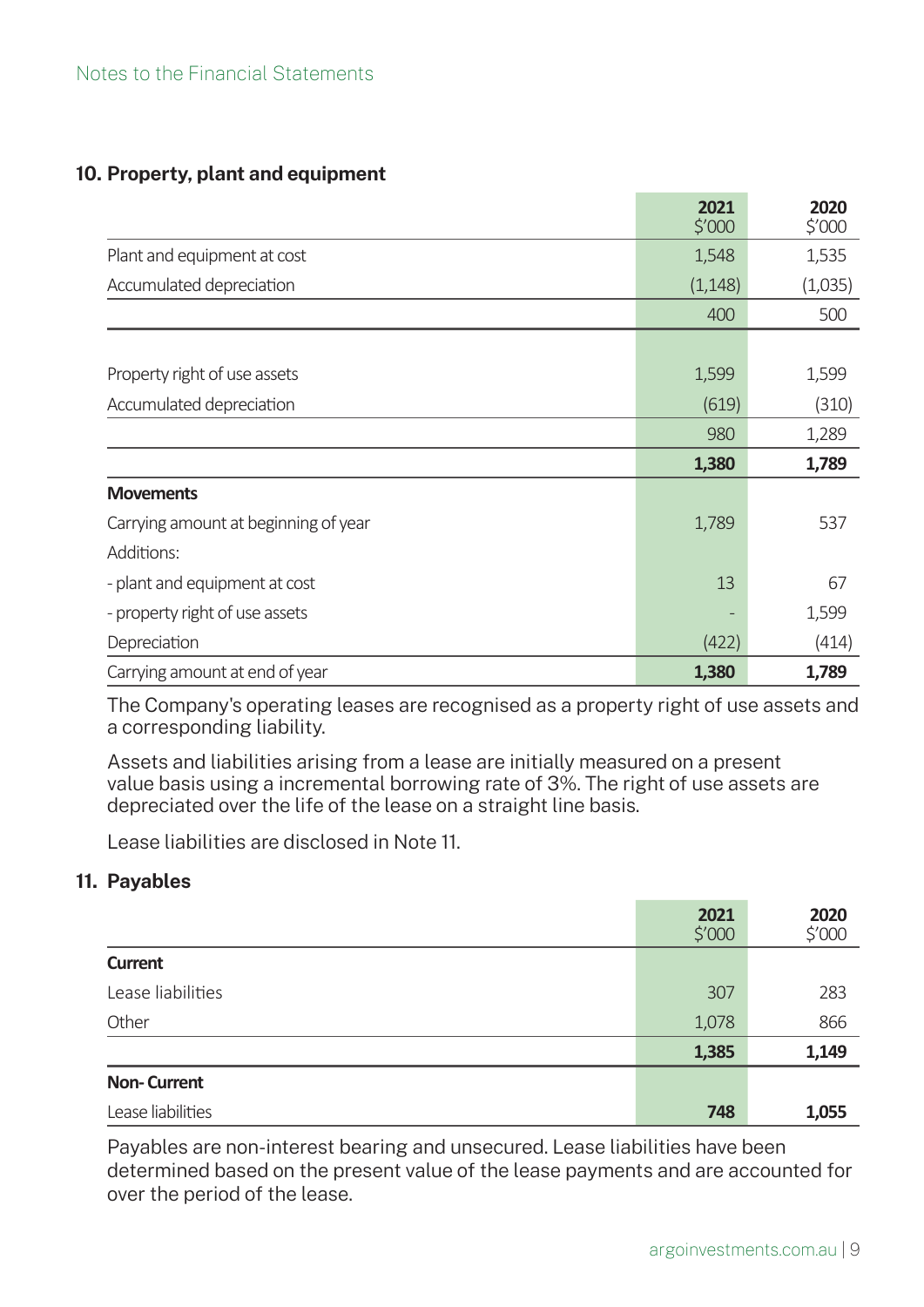## **12. Derivative financial instruments**

|                                       | 2021         | 2020   |
|---------------------------------------|--------------|--------|
|                                       | <b>S'000</b> | \$'000 |
| Exchange traded options at fair value | 9,094        | 10,645 |

The fair value of exchange traded options is established from the quoted prices (unadjusted) in the active market of the ASX for identical assets in accordance with Level 1 of the fair value measurement hierarchy.

#### **13. Provisions**

|                                     | 2021   | 2020   |
|-------------------------------------|--------|--------|
|                                     | \$'000 | \$'000 |
| <b>Current</b>                      |        |        |
| Provision for employee entitlements | 848    | 773    |
| <b>Non-Current</b>                  |        |        |
| Provision for employee entitlements | 176    | 139    |

# **14. Deferred tax liabilities**

|                                                                           | 2021      | 2020       |
|---------------------------------------------------------------------------|-----------|------------|
|                                                                           | \$′000    | \$′000     |
| The balance comprises temporary differences attributed to:                |           |            |
| Deferred tax liability on unrealised gains on long-term investments       | 917,863   | 550,871    |
| Income receivable which is not assessable for tax until receipt           | 1,642     | 1,175      |
| Deferred tax liability/(asset) on unrealised gains on trading investments | 317       | (146)      |
|                                                                           | 919,822   | 551,900    |
| Offset by deferred tax assets:                                            |           |            |
| Capital losses not utilised                                               |           | (269)      |
| Provisions and payables                                                   | (3,689)   | (3,944)    |
| Deferred tax on cost of share issues                                      | (109)     | (149)      |
|                                                                           | (3,798)   | (4, 362)   |
| Net deferred tax liabilities                                              | 916,024   | 547,538    |
| <b>Movements</b>                                                          |           |            |
| Balance at beginning of year                                              | 547,538   | 766,481    |
| Debited/(credited) to profit or loss                                      | 516       | (1,593)    |
| Charged to other comprehensive income                                     | 401,369   | (235, 268) |
| Changes to the tax base of investments                                    | (33, 399) | 17,918     |
| Balance at end of year                                                    | 916,024   | 547,538    |

The amount of net deferred tax liabilities expected to be settled in the next 12 months is \$0.9 million (2020: \$2.2 million).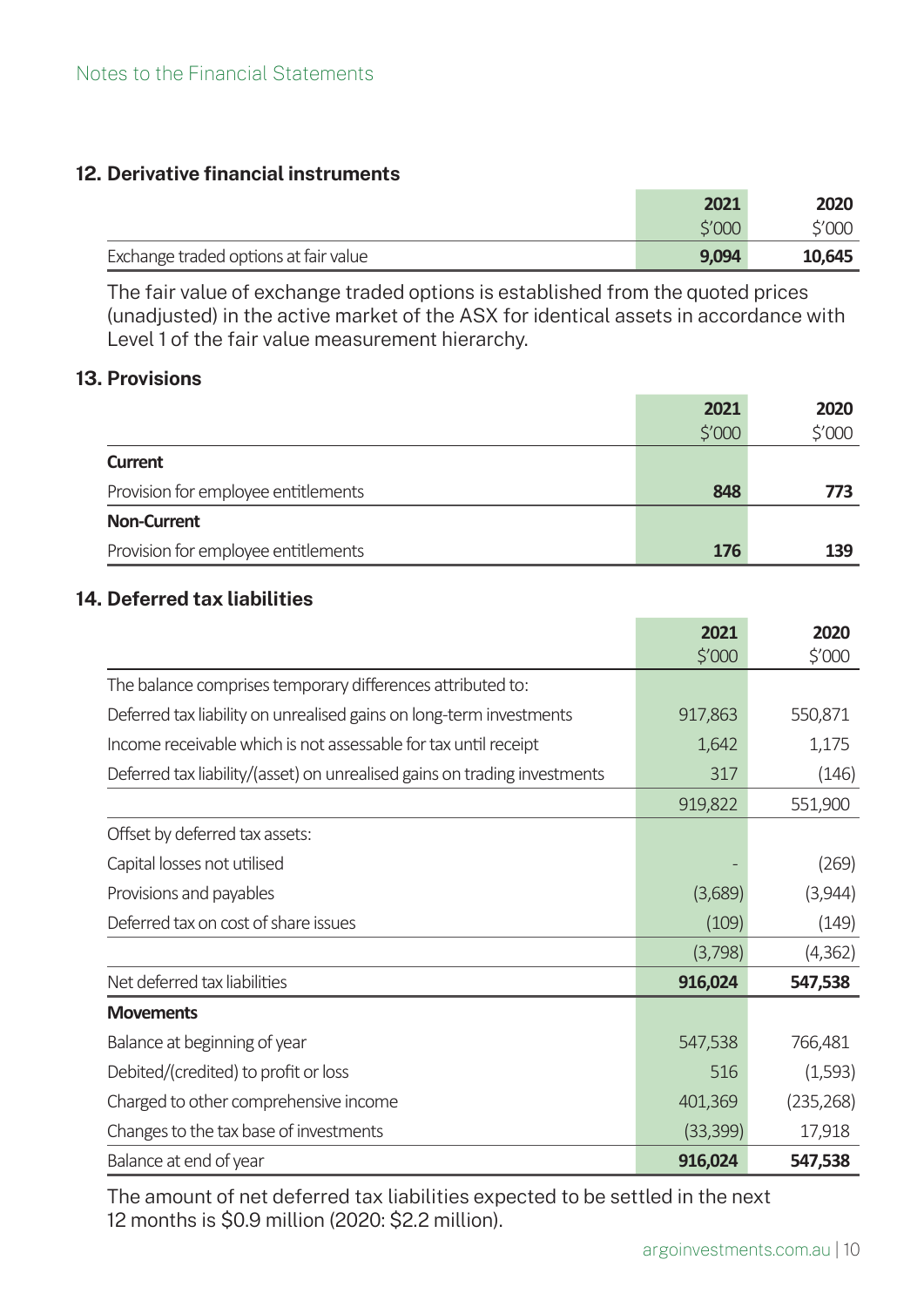# **15. Contributed equity**

Ordinary shares rank pari passu, have no par value and entitle the holder to participate in dividends and the proceeds on winding up of the Company in proportion to the number of the shares held. The Company does not have a limited amount of authorised capital.

|                                           | 2021          | 2020          | 2021            | 2020      |
|-------------------------------------------|---------------|---------------|-----------------|-----------|
|                                           | No. of shares | No. of shares | $$^{\prime}000$ | \$′000    |
| Issued and fully paid ordinary shares:    |               |               |                 |           |
| Opening balance                           | 720,271,707   | 714,930,941   | 2,883,783       | 2,838,980 |
| Dividend reinvestment plan <sup>(a)</sup> | 4,775,928     | 5,340,766     | 37,976          | 44,902    |
| Cost of share issues net of tax           |               |               | (100)           | (99)      |
| Closing balance                           | 725,047,635   | 720,271,707   | 2,921,659       | 2,883,783 |

(a) On 18 September 2020, 2,473,303 shares were allotted at \$7.59 per share pursuant to the Dividend Reinvestment Plan in operation for the final dividend paid for the year ended 30 June 2020.

On 12 March 2021, 2,302,625 shares were allotted at \$8.34 per share pursuant to the Dividend Reinvestment Plan in operation for the interim dividend paid for the year ended 30 June 2021.

The Company has an on-market share buy-back arrangement in place but it was not activated during the year.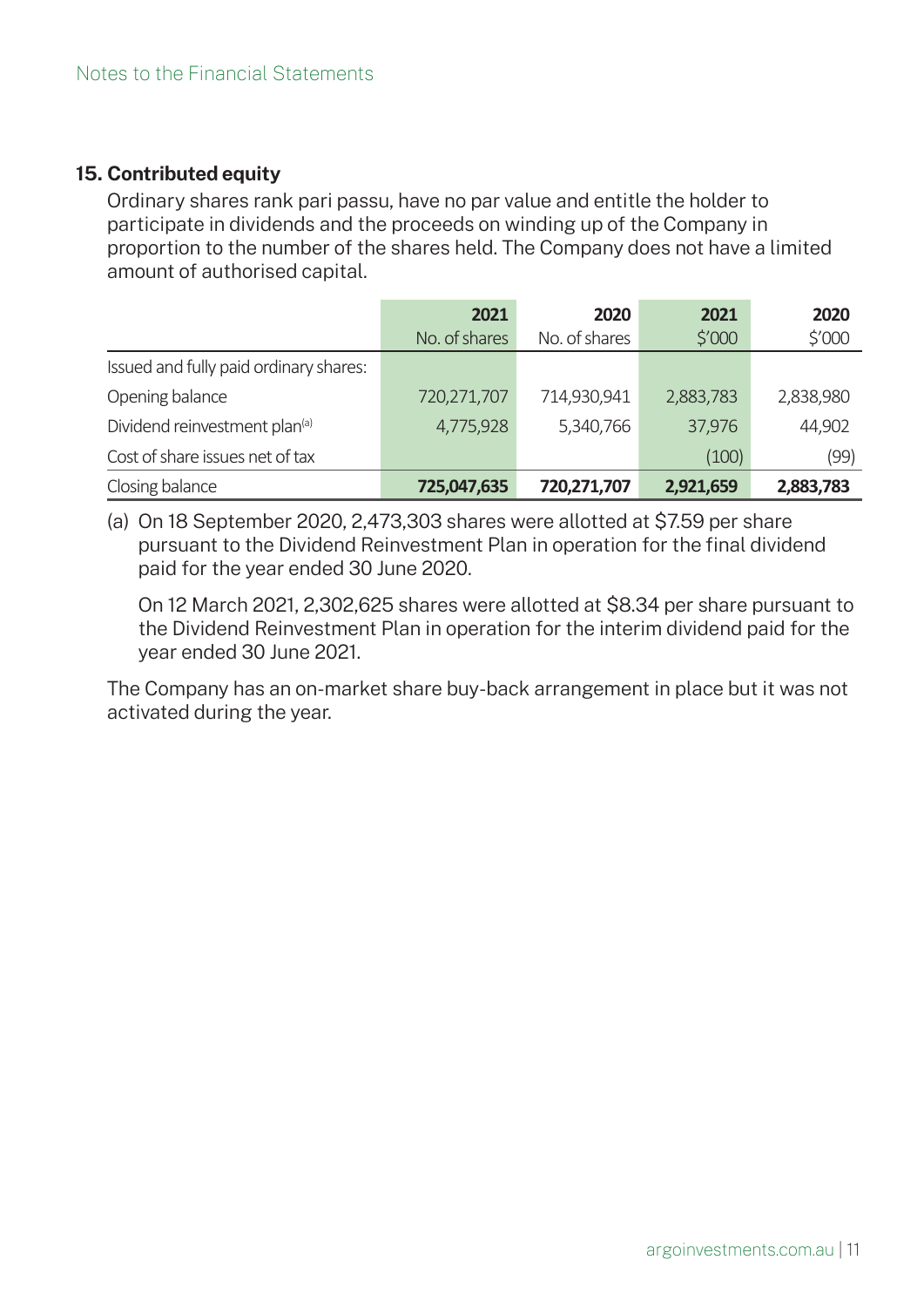## **16. Reserves**

|                                                             | 2021       | 2020      |
|-------------------------------------------------------------|------------|-----------|
|                                                             | \$′000     | \$'000    |
| Executive Performance Rights Reserve                        | 577        | 522       |
| <b>Investment Revaluation Reserve</b>                       | 1,990,774  | 1,103,837 |
| Capital Profits Reserve                                     | 263,936    | 238,597   |
|                                                             | 2,255,287  | 1,342,956 |
| Movements in reserves during the year                       |            |           |
| <b>Executive Performance Rights Reserve</b>                 |            |           |
| Balance at beginning of year                                | 522        | 648       |
| Accrued entitlement for unvested rights                     | 464        | 1,039     |
| Executive performance shares purchased                      | (409)      | (1, 165)  |
| Balance at end of year                                      | 577        | 522       |
| <b>Investment Revaluation Reserve</b>                       |            |           |
| Balance at beginning of year                                | 1,103,837  | 1,653,417 |
| Revaluation of long-term investments                        | 1,313,645  | (792,097) |
| Provision for deferred tax (expense)/benefit on revaluation |            |           |
| of long-term investments                                    | (401, 369) | 235,268   |
| Realised (gains)/losses on sale of long-term investments    |            |           |
| transferred to capital profits reserve                      | (48, 765)  | 10,341    |
| Income tax expense/(benefit) thereon                        | 23,426     | (3,092)   |
| Balance at end of year                                      | 1,990,774  | 1,103,837 |
| <b>Capital Profits Reserve</b>                              |            |           |
| Balance at beginning of year                                | 238,597    | 274,443   |
| Dividend paid                                               |            | (28, 597) |
| Transfer from investment revaluation reserve                | 25,339     | (7, 249)  |
| Balance at end of year                                      | 263,936    | 238,597   |
| <b>Total Reserves</b>                                       | 2,255,287  | 1,342,956 |

Long-term investments were sold in the normal course of the Company's operations as a listed investment company or as a result of takeovers. The fair value of the investments sold during this period was \$357.9 million (2020: \$127.4 million). The cumulative profit after tax on these disposals was \$25.3 million (2020: loss \$7.2 million), which has been transferred from the investment revaluation reserve to the capital profits reserve.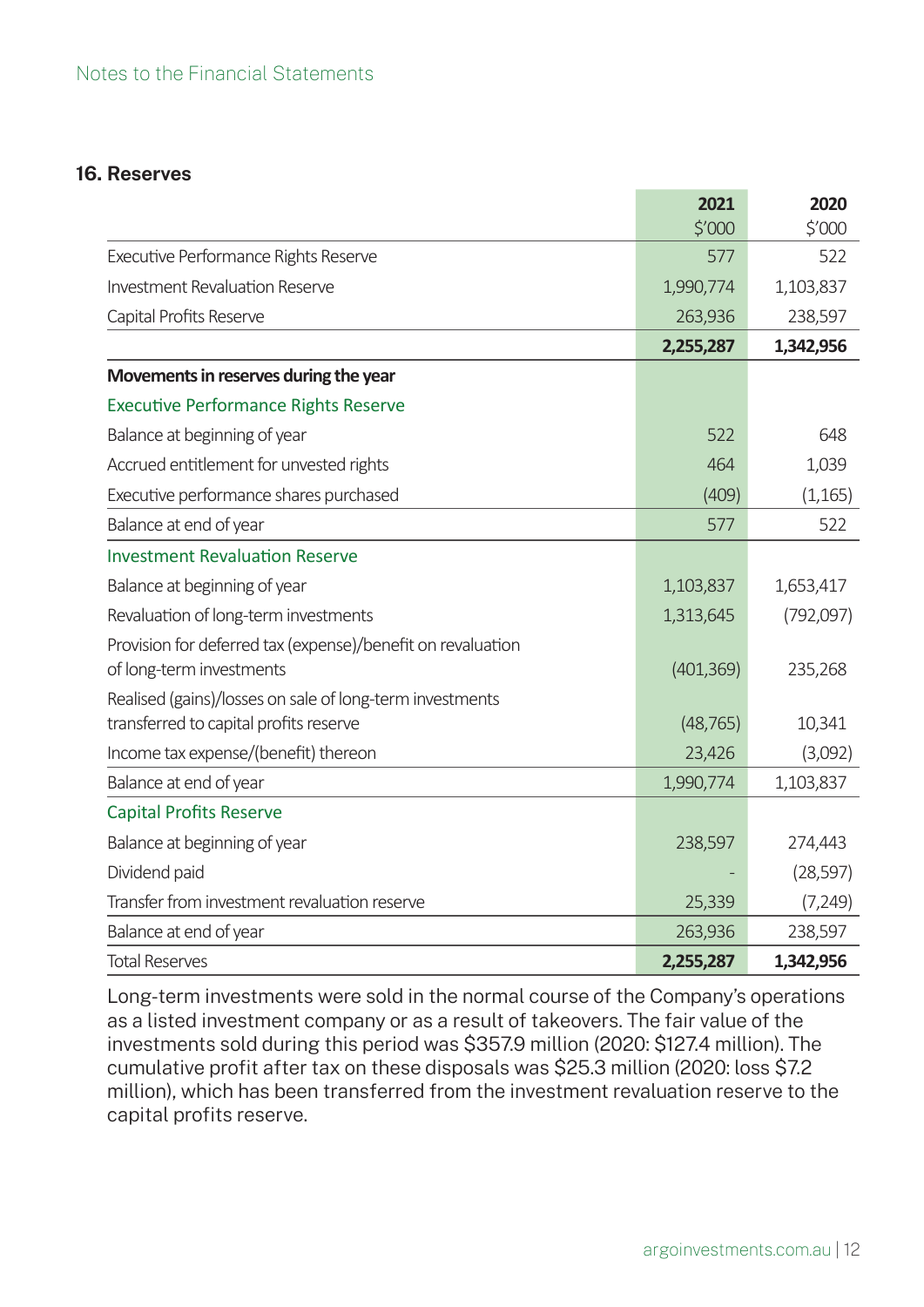#### **Nature and purpose of reserves**

#### Executive performance rights reserve

This reserve contains the fair value of the short-term incentive (STI) and longterm incentive (LTI) performance rights pursuant to the Argo Investments Limited Executive Performance Rights Plan. When rights are exercised, shares are purchased on market and issued to the executive.

#### *STI performance rights*

The values of the STI performance rights are calculated and allocated to each reporting period from the commencement of the performance periods to the vesting dates. The value of the STI performance rights for the current reporting period, which are yet to be issued to participants, has been estimated.

#### *LTI performance rights*

The values of the LTI performance rights are calculated at grant dates and allocated to each reporting period from the grant dates to the vesting dates.

#### Investment revaluation reserve

Increments or decrements on the revaluation of long-term investments after provision for deferred capital gains tax are recorded in this reserve.

#### Capital profits reserve

Gains or losses arising from the sale of long-term investments, net of any tax expense or benefit, are recorded in this reserve.

#### **17. Retained profits**

|                              | 2021             | 2020       |
|------------------------------|------------------|------------|
|                              | $\frac{1}{2}000$ | \$′000     |
| Balance at beginning of year | 495,500          | 503,831    |
| Dividends paid               | (202, 022)       | (207, 787) |
| Profit for the year          | 173,989          | 199,456    |
| Balance at end of year       | 467,467          | 495,500    |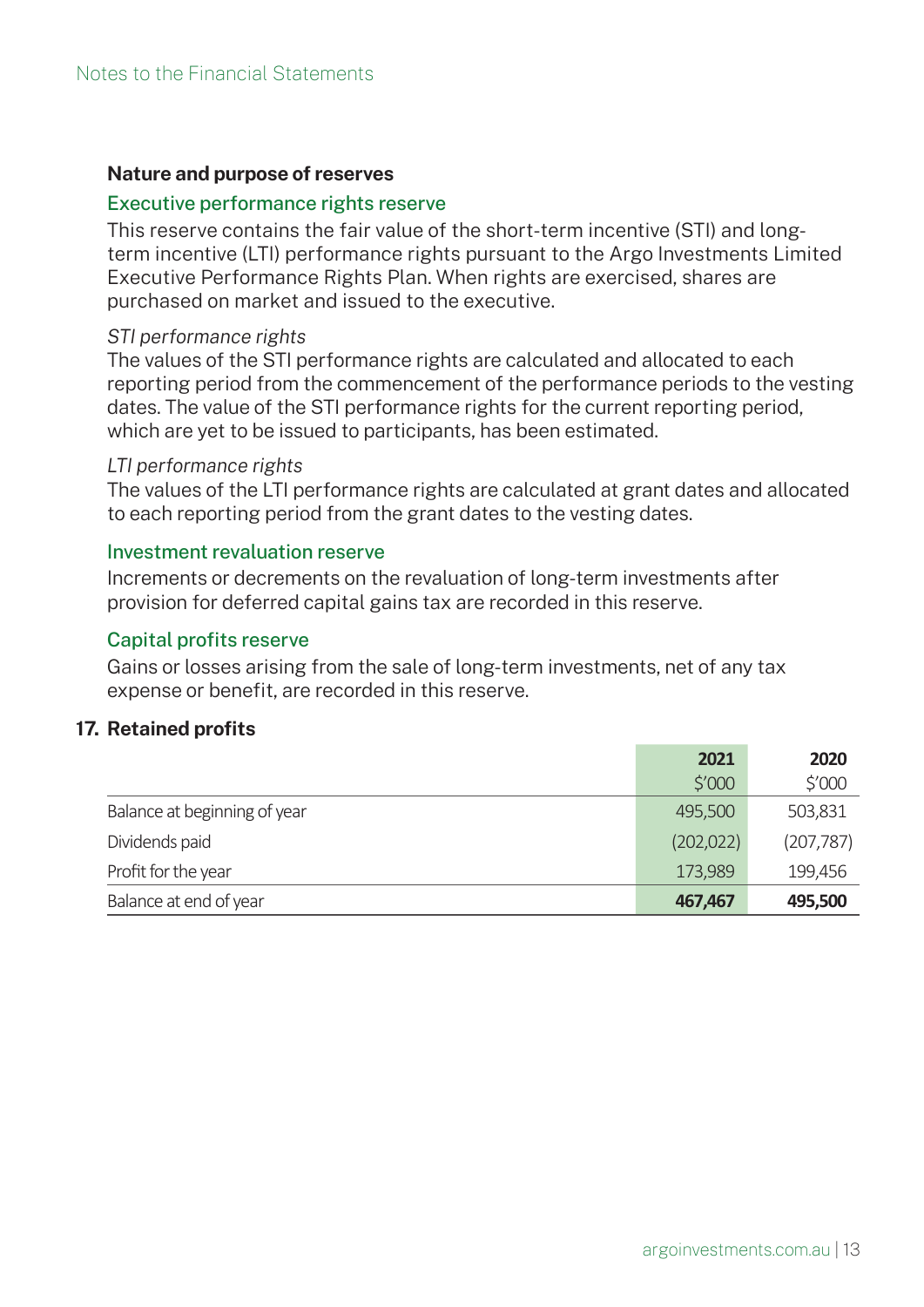## **18. Capital management**

The Company's objective in managing its capital is to maximise long-term returns to shareholders through a balance of capital and dividend growth from a diversified Australian investment portfolio. This is achieved by the process of providing shareholders with a steady stream of fully franked dividends and enhancement of capital invested, with the goal of paying an increasing level of dividends and providing attractive total returns over the long term.

The Company recognises that its capital will fluctuate in accordance with market conditions and in order to maintain or adjust the capital structure, it may be hecessary to vary the amount of dividends paid, issue new shares from time to time or buy back its own shares.

The Company's capital consists of its shareholders' equity and the changes to this capital are shown in the Consolidated Statement of Changes in Equity.

#### **19. Dividends**

|                                                                                                                                                                          | 2021    | 2020    |
|--------------------------------------------------------------------------------------------------------------------------------------------------------------------------|---------|---------|
|                                                                                                                                                                          | \$′000  | \$'000  |
| Dividends paid during the year<br>a)                                                                                                                                     |         |         |
| Final dividend for the year ended 30 June 2020 of 14.0 cents fully<br>franked at 30% tax rate paid 18 September 2020<br>(2019: 17.0 cents fully franked at 30% tax rate) | 100,838 | 121,538 |
| Interim dividend for the year ended 30 June 2021 of 14.0 cents fully<br>franked at 30% tax rate paid 8 March 2021                                                        |         |         |
| (2020: 16.0 cents fully franked at 30% tax rate)                                                                                                                         | 101,184 | 114,846 |
| Total dividends paid                                                                                                                                                     | 202,022 | 236,384 |

The final dividend paid did not contain a listed investment company (LIC) capital gain component (2020: 4.0 cents). The interim dividend paid did not contain a LIC capital gain component (2020; nil).

|                                                                                                                                                                                                                             | 2021<br>\$'000 | 2020<br>\$′000 |
|-----------------------------------------------------------------------------------------------------------------------------------------------------------------------------------------------------------------------------|----------------|----------------|
| Dividend declared after balance date<br>(b)<br>Since the end of the financial year, the Directors have declared the<br>following dividend which has not been recognised as a liability at the<br>end of the financial year: |                |                |
| Final dividend for the year ended 30 June 2021 of 14.0 cents fully<br>franked at 30% tax rate payable 17 September 2021<br>(2020: 14.0 cents fully franked at 30% tax rate)                                                 | 101,507        | 100,838        |

The final dividend declared will contain a LIC capital gain component of 8.0 cents per share (2020: nil).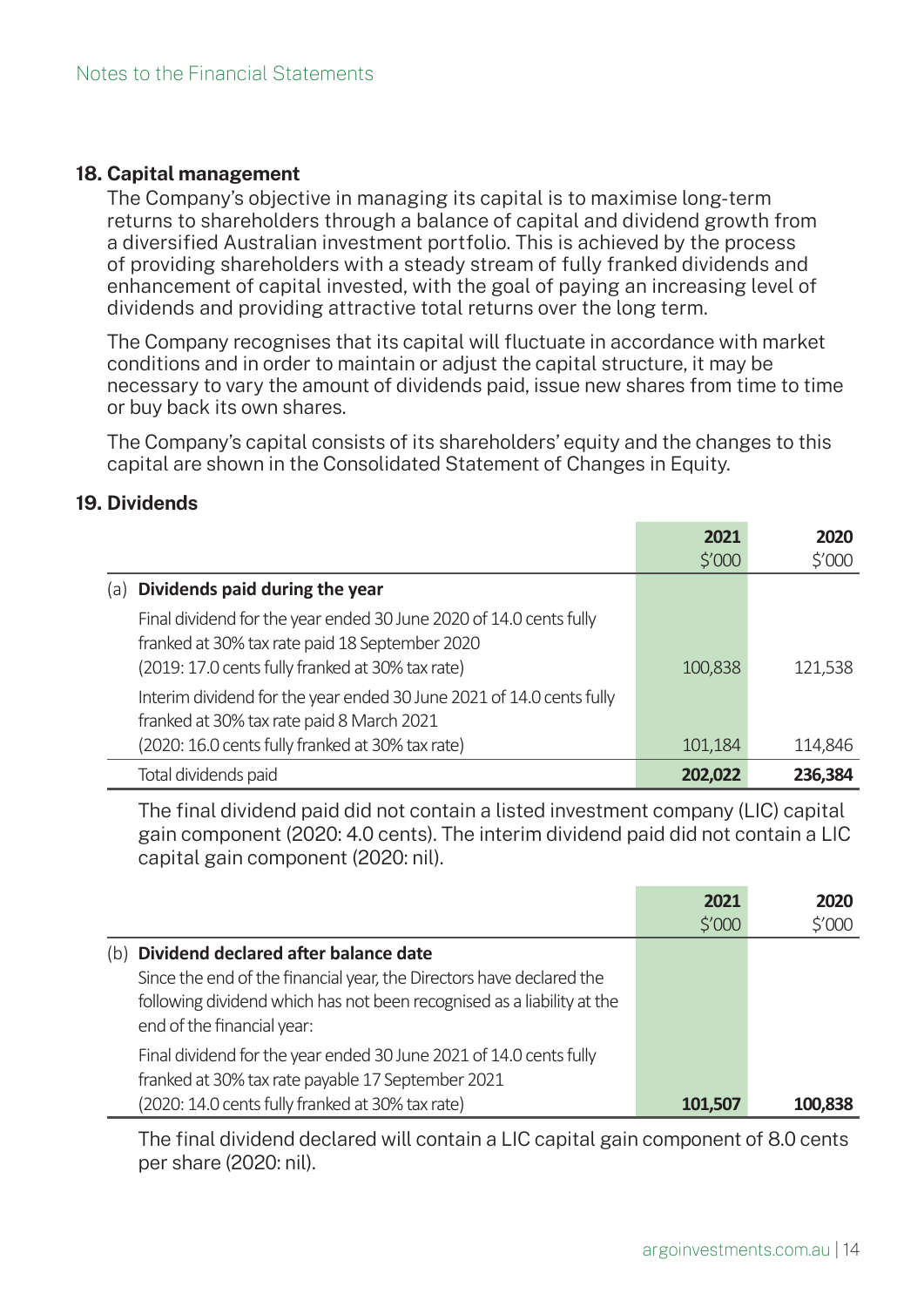# **20. Franking account**

|                                                                                                                                  | 2021             | 2020      |
|----------------------------------------------------------------------------------------------------------------------------------|------------------|-----------|
|                                                                                                                                  | $\frac{1}{2}000$ | \$′000    |
| Balance of the franking account after allowing for tax payable and the<br>receipt of franked dividends recognised as receivables | 124,218          | 114,719   |
| Impact on the franking account of the dividend declared but not<br>recognised as a liability at the end of the financial year    | (43,503)         | (43, 216) |
|                                                                                                                                  | 80,715           | 71,503    |
| The franking account balance would allow the Company to fully frank<br>additional dividend payments up to an amount of           | 188,335          | 166,840   |

The Company's ability to continue to pay franked dividends is dependent upon the receipt of franked dividends from the investment portfolio and the Company paying tax.

# **21. New Zealand imputation account**

New Zealand imputation credits of \$3.2 million (NZ\$3.4 million) were attached to dividends received and are available for distribution. The company's ability to distribute NZ imputation credits is dependent upon the receipt of NZ imputation credits from the investment portfolio. There will be no NZ imputation credits attached to the final dividend payable on 17 September 2021.

# **22. Listed Investment Company (LIC) capital gain account**

|                                                                                                                                       | 2021     | 2020   |
|---------------------------------------------------------------------------------------------------------------------------------------|----------|--------|
|                                                                                                                                       | \$'000   | \$′000 |
| Balance of the LIC capital gain account                                                                                               | 60,252   | 5,640  |
| Impact on the LIC capital gain account of the dividend declared but not<br>recognised as a liability at the end of the financial year | (58,004) |        |
|                                                                                                                                       | 2,248    | 5,640  |
| This equates to an attributable amount of                                                                                             | 3,211    | 8,057  |

LIC capital gains available for distribution are dependent upon the disposal of investment portfolio holdings which qualify for LIC capital gains and the receipt of LIC capital gain distributions from LIC securities held in the investment portfolio.